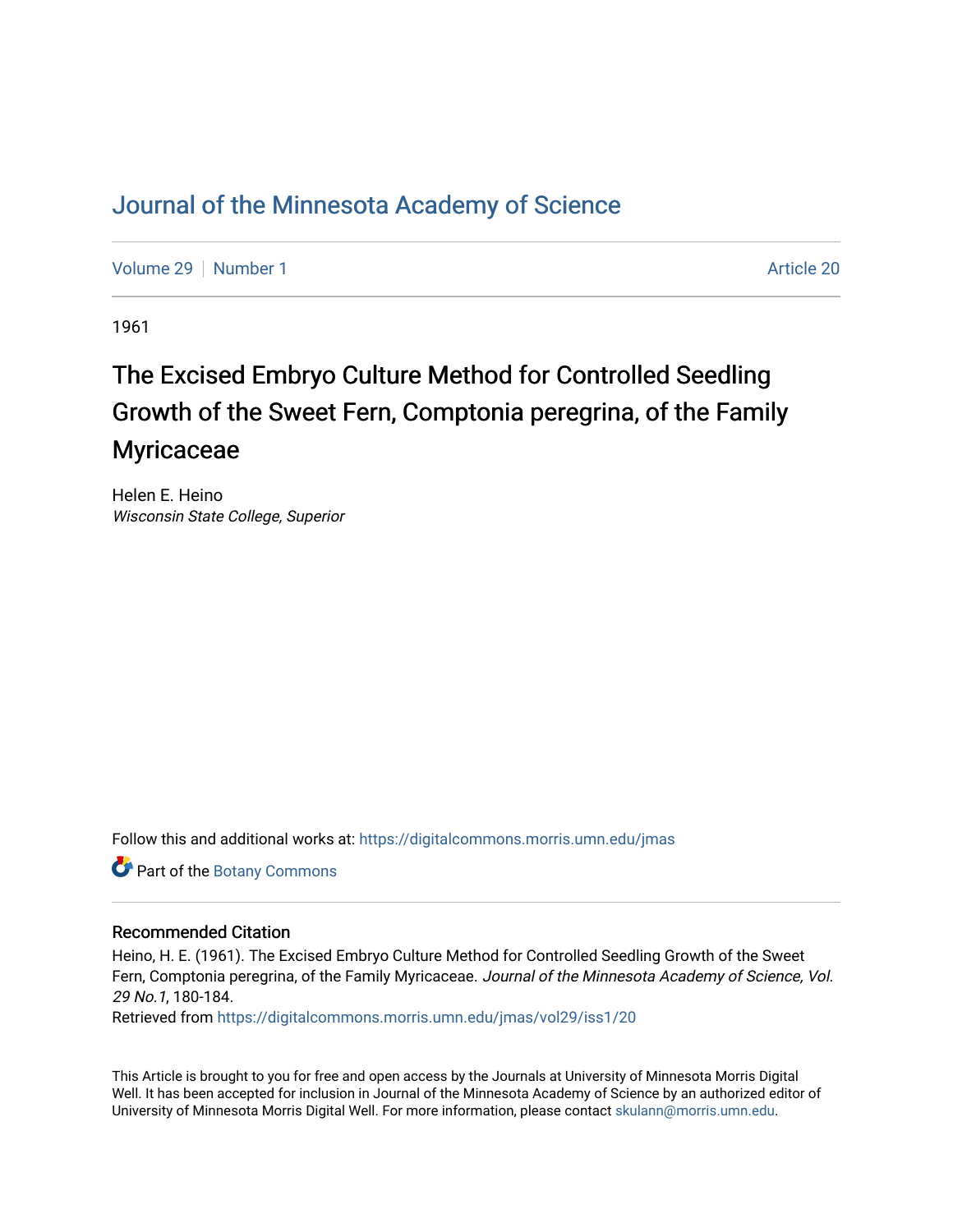## THE EXCISED EMBRYO CULTURE METHOD FOR CONTROLLED SEEDLING GROWTH OF THE SWEET FERN, *COMPTON/A PEREGRINA,* OF THE FAMILY MYRICACEAE<sup>1</sup>

#### HELEN E. HEINO *Wisconsin State College, Superior*

INTRODUCTION: Sweet fern, *Comptonia peregrina* (L.) Coult. according to Fernald (1950), in older literature often referred to as *Myrica asplenifolia* L. or *Comptonia asplenifolia* (L.) Ait., is the only species in this genus. It is a low branching, stoloniferous shrub up to a meter and a half tall, with linear-lanceolate leaves that are regularly and deeply pinnatifid giving a fern-like appearance, though it is not at all related to the ferns. It has a characteristic sweet resinous scent. The plants are monoecious or dioecious, flowers are in catkins; staminate catkins are slender and cylindrical; pistillate catkins become a spherical bur-like fruit. Because the shrub spreads by rhizomes, it forms clonal colonies. The family, *Myricaceae,* includes but two genera according to Fernald (1950): *Myrica* and *Comptonia.*  The closest relative of *Comptonia, Myrica Gale,* is also abundant in this area, especially in swamps north of Lake Superior. Fernald ( 1950) gave the range of *Comptonia peregrina* as extending from Cape Breton Island, Nova Scotia westward to Manitoba in Canada, and southward and westward in the United States to Virginia, northern Indiana, northeastern Illinois, and Minnesota. Fernald (1950) listed also variety *asplenifolia* being distinguishable mainly by the smaller stature and more minute hairiness or glabrous condition.

DISTRIBUTION IN MINNESOTA: In Minnesota (Figure 1) and elsewhere, sweet fern may occur as a very successful pioneer in dry, acid to neutral, sandy or rocky soil. Its ability to become established and grow rapidly in these infertile mineral soils, suggest that it possesses some mechanism which makes it independent of soil nitrogen. Characteristic nodules similar in appearance to those of alder *(Alnus)*  are suspected of fixing nitrogen. These are coralloid masses of modified lateral roots which result from repeated branching. Early in the

first season of growth, the nodule is unbranched and cylindrical in <sup>1</sup> The author wishes to thank Dr. D. B. Lawrence, University of Minnesota for suggesting the problem and for guidance and encouragement in this study.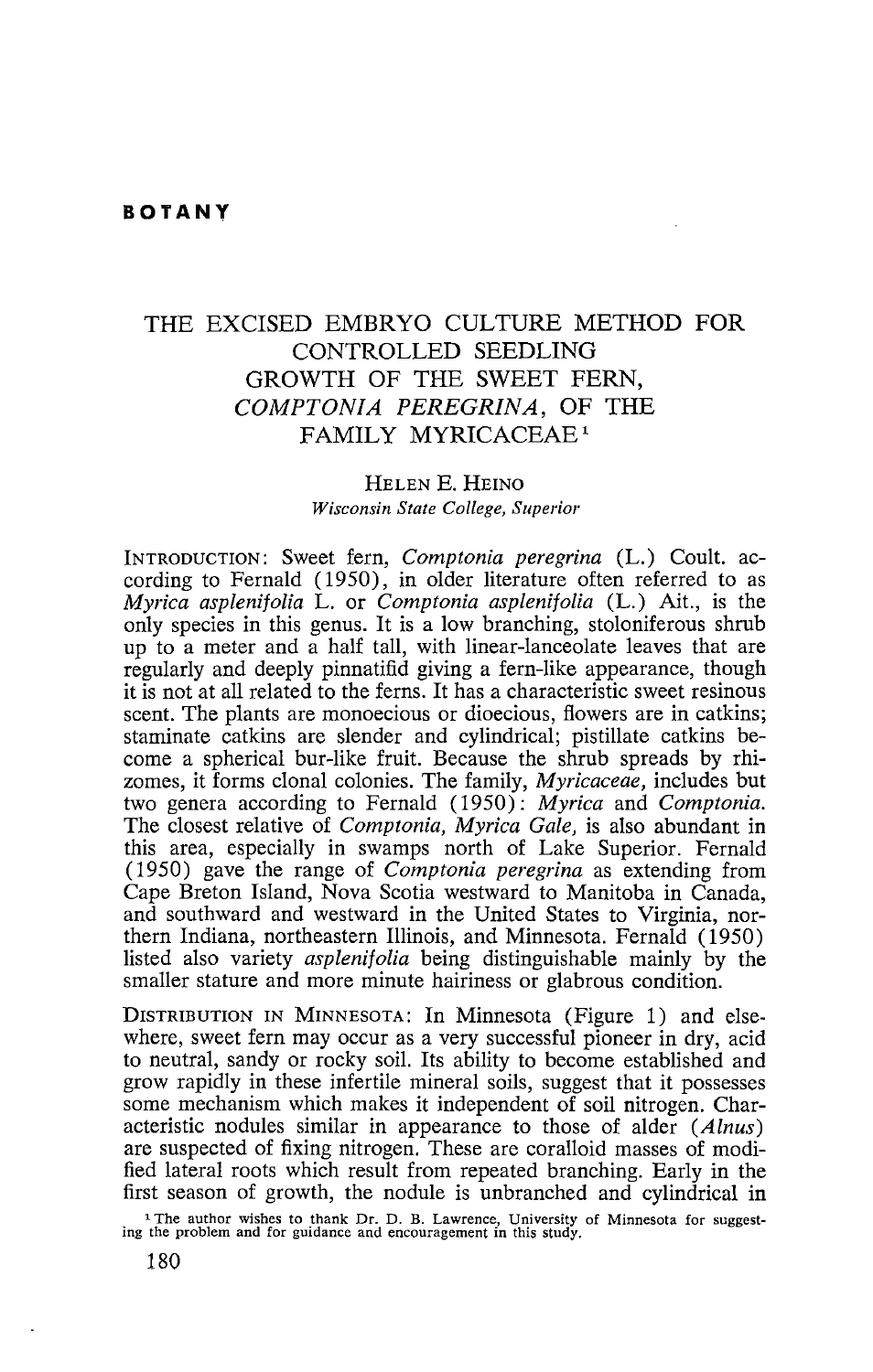#### PROCEEDINGS, VOLUME TwENTY-NINE, 1961

shape, averaging 3-4 mm. in length, and white to gray in color. Within several months during the growing season, they branch to form three tips and become dark brown in color and woody except at the light colored, apical tips. Review of the literature suggests that any positive classification of the causative organism would be premature. It has been variously reported as belonging to the bacteria, actinomycetes, filamentous fungi, and the slime molds. Artificial culture of the microorganisms has not been successful; this failure suggests that the relationship may be one of an obligate symbiont. Therefore, in order to demonstrate the nitrogen-fixing capability of the nodule symbiont, it is necessary to grow the seedling in sterile culture. The most certain way of providing a supply of seedlings which are free of microorganisms is through sterile culture of excised embryos.

Artificial culture of excised embryos of various plant materials



Fig. 1. Distribution of *Comptonia peregrina*.

181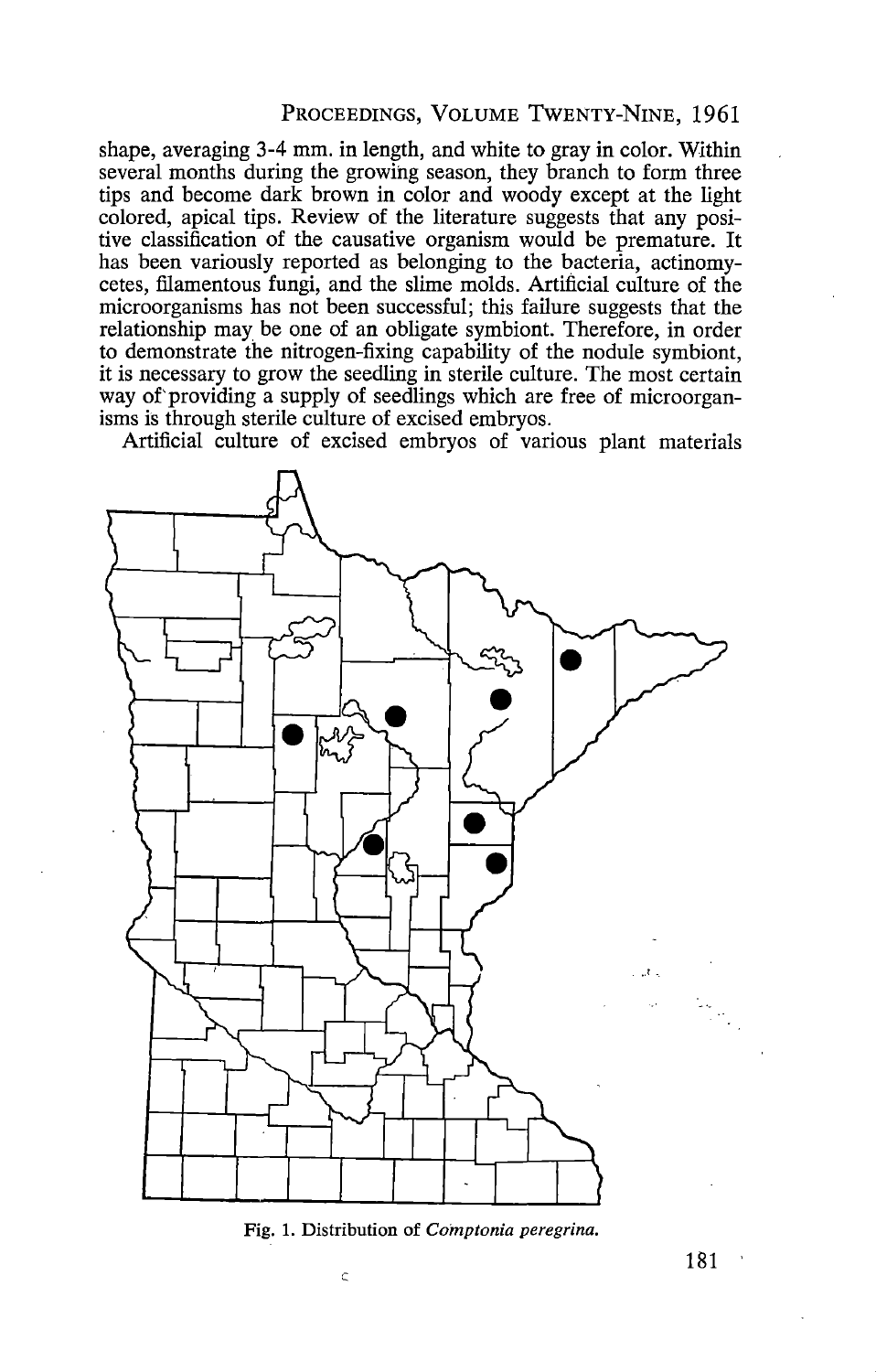#### THE MINNESOTA ACADEMY OF SCIENCE

has been practiced since it was first successfully accomplished by Hannig ( 1904). It was then devised to grow immature or anomalous embryos, and defective seeds. Later, this method proved to be satisfactory for the study of embryo physiology, to produce hybrids of some plants too distantly related for natural seed and seedling development, and to promote germination of certain dormant seeds.

The objective of the work here reported was to obtain a method of germinating the seeds of Comptonia peregrina free of microorganisms and under known environmental conditions. This is a preliminary technique necessary for further work to be done to establish the effectiveness of nitrogen fixation within the root nodules. The method could also be used to study the process by which the seed plant becomes invaded by the nodular symbiont. An investigation of this symbiotic relation has been begun by the present writer.

DESCRIPTION OF THE SEED: The seeds are contained in a bur-like fruit about 1-2 cm in diameter, and contain about 8 nutlets. These are ellipsoid, blunt, 4-5 mm in length, olive brown, and lustrous. They consist of a thick bony exocarp, and an embryo 3 mm by 1.5 mm, without endosperm. Germination figures are not known to have been published.

The development of the seed was followed at the Cloquet Forest Research Center. During the 1960 growing season, the seed ripened during the last week of July. These nutlets are judged to be ripe when they have lost their watery or milky characteristics, and are firm, and fully developed. Seed quality was ascertained by cutting tests in the field. Areas producing high percentage of hollow or weeviled seed were avoided. It was found that many colonies actually have a fairly low percentage of filled, healthy seed.

METHOD: The bony exocarp or outer seed coat of the sweet fern seed is relatively impervious to moisture, and is difficult to remove in a dry condition. Two cellulose dissolving chemicals: concentrated sulfuric acid, and Cross-Devan's reagent (zinc chloride in twice its weight of concentrated hydrochloric acid) had no noticeable effect on this outer seed coat: neither did the usual hot water treatment, nor the prolonged use of stratification media, nor soaking in various organic solvents.

The embryos were most readily excised after soaking the seed in water for one or two days. The water should be changed at least twice daily. Since all empty seeds remain buoyant, these can be detected without further effort. Using a dissecting scope, the outer seed coats were cut or carefully slit with a sharp razor blade. With the aid of a dissecting needle, the embryos were removed and placed in a sterile petri plate of distilled water. The inner seed coat is composed of closely arranged, impervious cells. The water-resisting nature of this material prevented seed germination. In this study, the inner seed coat was removed with a sterile needle.

The sweet fern embryos were then treated for various periods of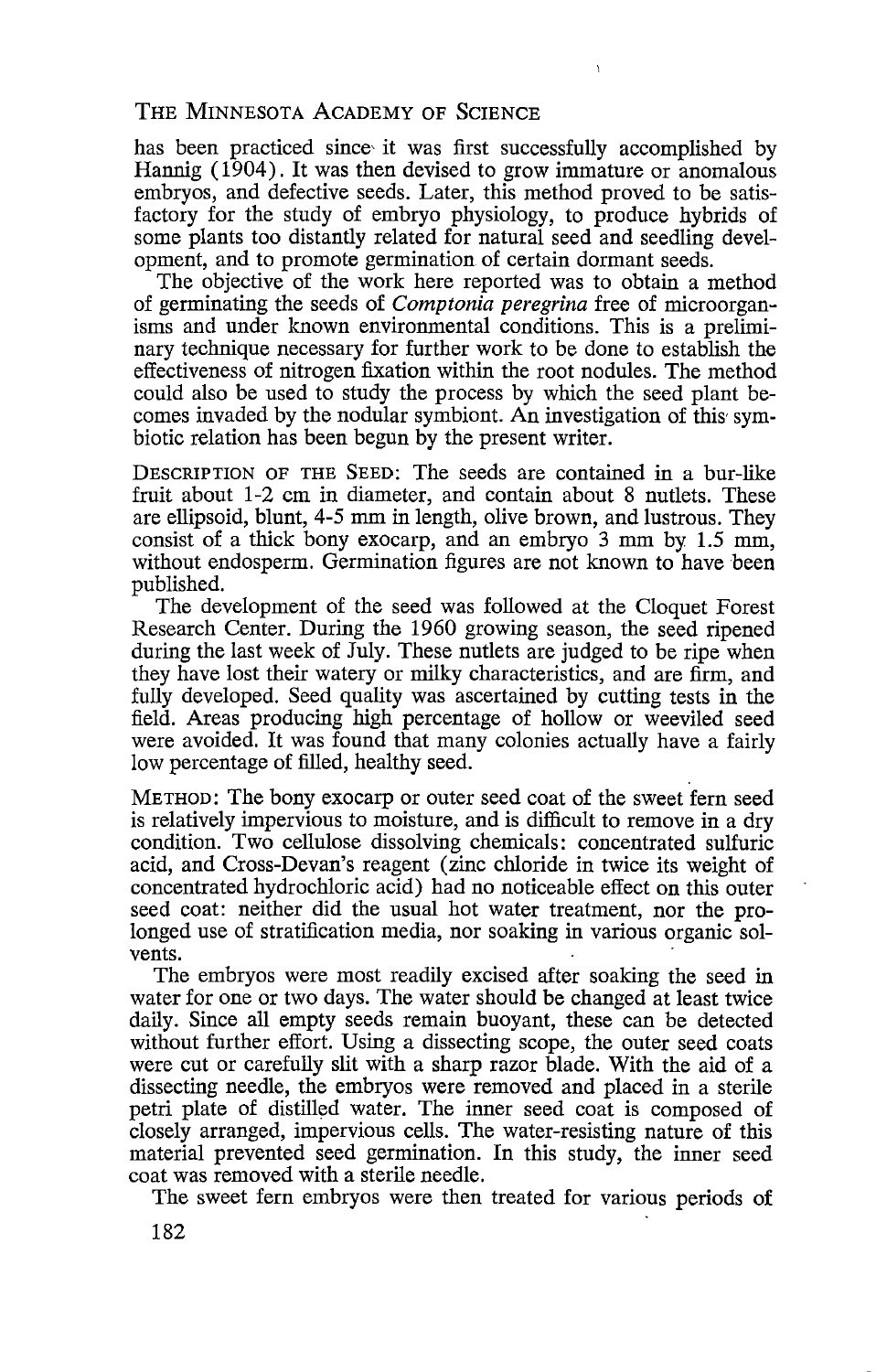time in commercial "chlorox" (sodium hypochlorite) diluted one to six with water. Bromine water proved to be excellent, because of its volatility, but difficult to prepare and use. The results showed that the chlorine solution was just as effective, and that immersion of 1 to 2 minutes caused no injury. No advantage was gained by washing the embryos with sterile water following treatment. The most satisfactory method of transferring the excised embryos was a firm bacteriological inoculation loop.

The medium utilized in this study was adapted from that suggested by Asen and Larson (1951). A  $\frac{2}{3}$ % agar proved most desirable, since it was sufficiently firm to support the embryo, and still provide adequate moisture. Experiments showed that the roots also need the aeration available in the uppermost layer of the agar gel medium. Neither seedlings nor more mature plants could endure immersion in unaerated liquid culture media. Embryo culture tests indicated that  $2\%$  sucrose was more effective in promoting growth than  $0.5\%$  glucose. Therefore, the mixture used was made up by adding to one liter of distilled water: 20 grams of sucrose, 6.5 grams of agar, and 1.5 grams of the following mixture of mineral salts. This mixture consisted of: 10 grams of KCl, 2.3 grams of CaSO<sub>4</sub>, 2.5 grams MgSO<sub>4</sub>, 2.5 grams  $Ca_3(PO_4)_2$ , 2.5 grams FePO<sub>4</sub>, and 2.0 grams  $KNO_3$ . Solution of the nutrients and dispersion of the agar were attained by stirring and gentle heating to boiling. Various types of containers have been used by others, but the 4-ounce bottles: 12 cm. tall, 6 cm. diameter, and having a mouth opening of 3 cm. were very satisfactory for culturing of *Comptonia* to the size desired. In filling the bottles, the usual precautions for bacteriological media were followed. Nonabsorbent cotton plugs were used to stopper the containers. The medium was sterilized by autoclaving at 15 pounds pressure for 20 minutes. The agar medium solidifies when cool.

The standard bacteriological procedures were followed in preparing the cultures. This included: flame sterilization of the instruments, holding open bottle horizontal, flaming the openings of test tubes, and bottles. The number of embryos to culture in one bottle is, of course, dependent on the container size. A maximum of 5 embryos could be handled efficiently in the 4-ounce bottles used. It should be pointed out, however, that the more embryos placed in the bottle, the greater is the chance for contamination.

RESULTS: Satisfactory seedling development was obtained in a room with direct August sunlight, but care was taken to prevent the rise in temperature of the bottles to levels high enough to cause injury. The embryo culture tests showed that besides the high light intensity requirement, the seedlings also had increased growth at higher room temperatures of 80° to 90° Fahrenheit. With these temperatures and direct sunlight, good germination of 80% of the uninfected embryos was obtained in two to three weeks. The first true leaves expanded about a week later.

183